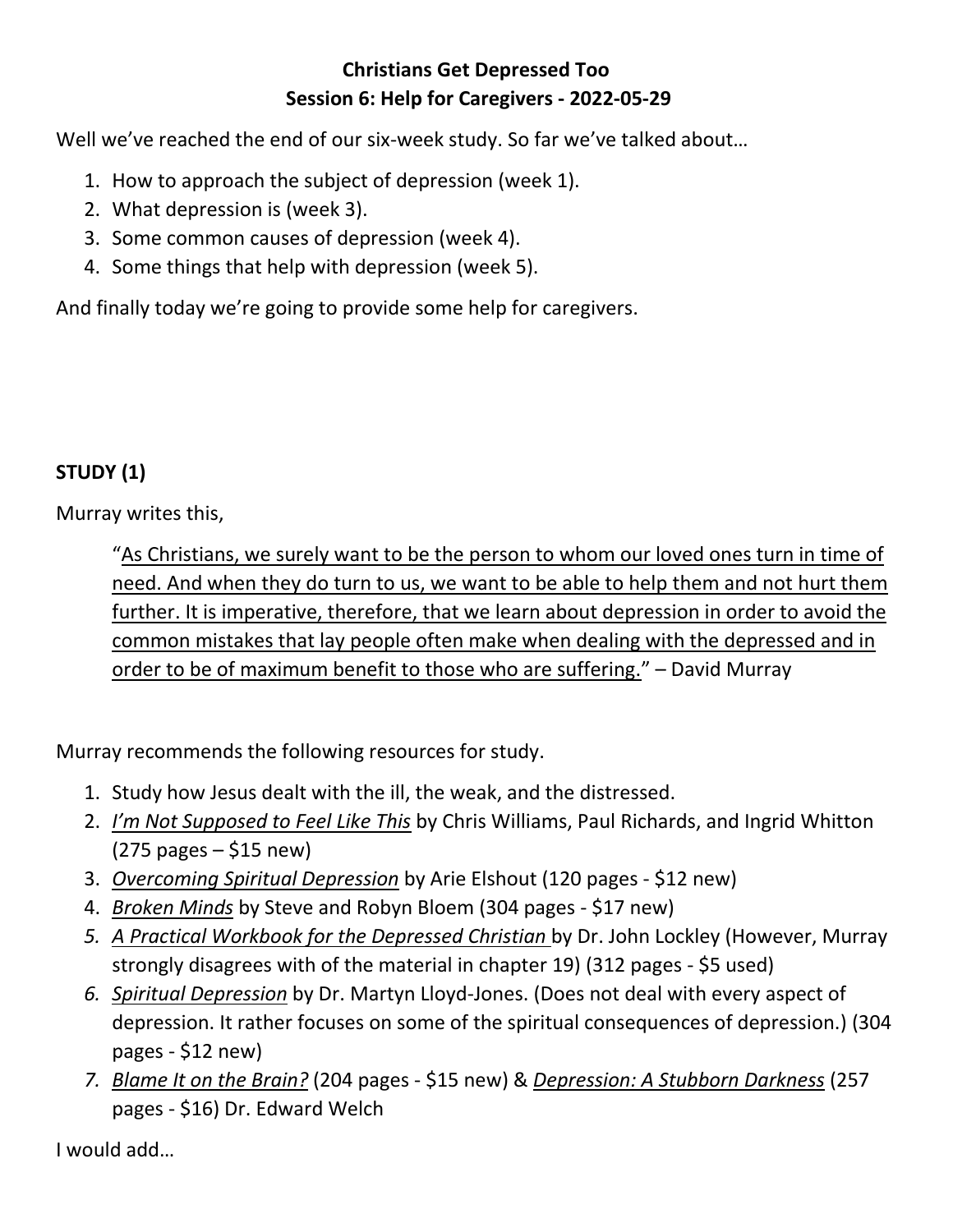- 1. *Spurgeon's Sorrows* by Zach Eswine (144 pages \$10 new)
- 2. *Christians Get Depressed Too* by David Murray (112 pages \$10 new)
- 3. *Why Am I Feeling Like This?: A Teen's Guide to Freedom from Anxiety and Depression* by David Murray (144 pages - \$13 new)
- 4. *Why Is My Teenager Feeling Like This?: A Guide for Helping Teens through Anxiety and Depression* by David Murray (160 pages - \$16 new)

#### **SYMPATHY (2)**

Murray defines sympathy this way,

"By sympathy, I mean an ability to communicate that we truly understand the problem and the symptoms, that we are deeply concerned, and that we will do all that we can to help." – David Murray

Murray asks us to consider the following quote from Russell Hampton, who suffered from depression:

"If there were a physical disease that manifested itself in some particularly ugly way, such as postulating sores or a sloughing off of the flesh accompanied by pain of an intense and chronic nature, readily visible to everyone, and if that disease affected fifteen million people in our country, and further, if there were virtually no help or succour for most of these persons, and they were forced to walk among us in their obvious agony, we would rise up as one social body in sympathy and anger. There isn't such a physical disease, but there is such a disease of the mind, and about fifteen million people around us are suffering from it. But we have not risen in anger and sympathy, although they are walking among us in their pain and anguish." – David Murray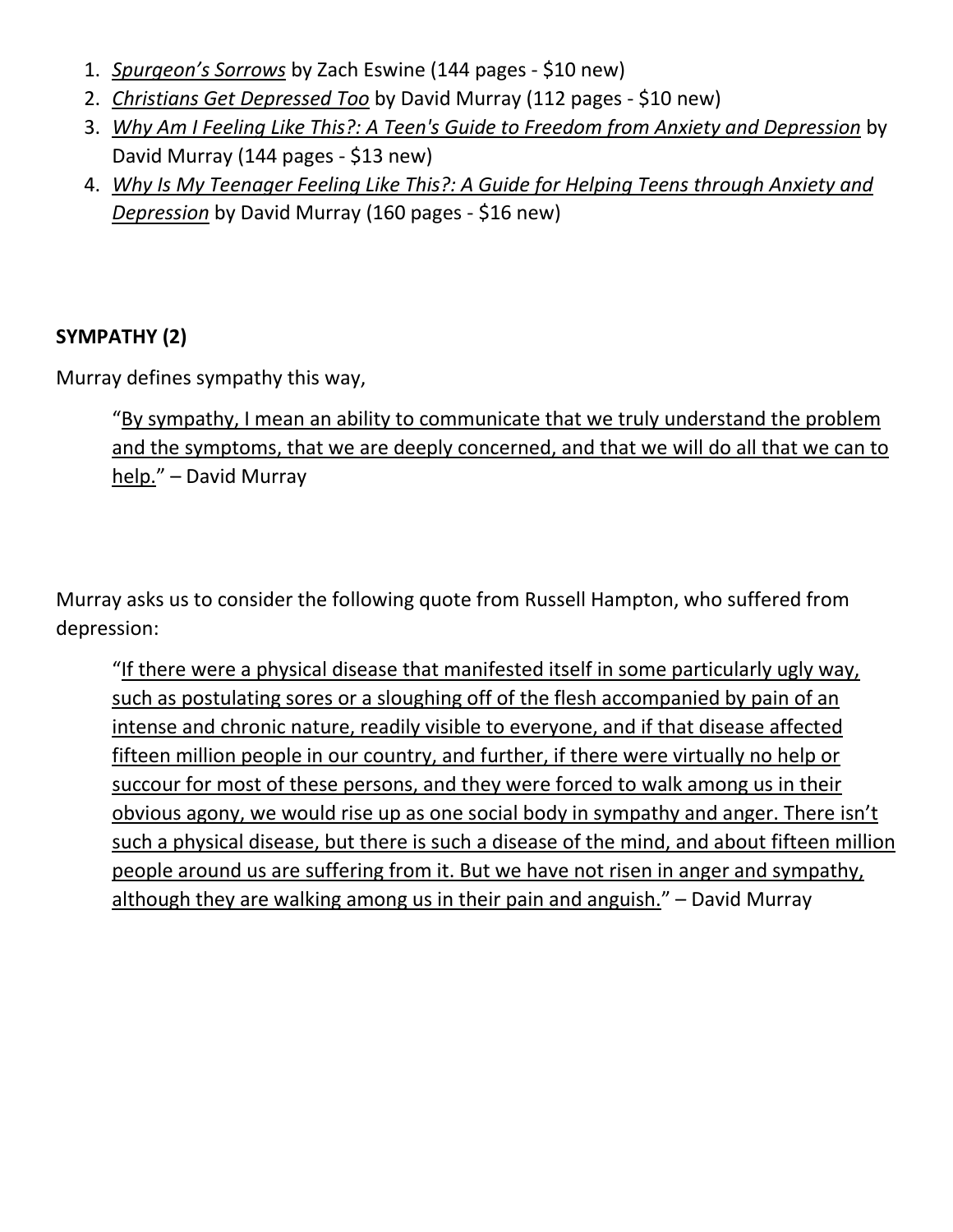# **SUPPORT (3)**

Really support is the natural overflow of sympathy.

- 1. It involves being available to listen or talk.
- 2. It includes praying with them.
- 3. It means unconditional love. Even when you don't agree with every decision a loved one makes. Even when they sin against you.
- 4. It requires practical help such as baby sitting to enable a young mother a few free hours each week. Or taking an elderly person out for a drive to change the scenery.

Murray writes, "The benefits of such supportive friendship cannot be overestimated:" He then quotes from John Lockley from, *A Practical Workbook for the Depressed Christian.*

"The presence, the availability, just the existence of a friend like this provides a tremendous degree of comfort to the depressed person, as it demonstrates in physical terms how much he is cared for, accepted, loved, as he is, warts and all. It is not difficult for the depressed person to go on to realise that if individual Christians can love him that much, how much more will God do the same.... Unconditional friendship is the key, as is loyalty. The real friends are the ones who can accept the depressed person as he is—on good days, bad days, sad days, frightened days and angry days. Friends like this don't put pressure on in any way, but allow the sufferer to be himself, however horrid that may seem to be. As one of my depressed friends said, 'It's a relief not to have to put on a disguise.'" – John Lockley

**STIGMA (4)**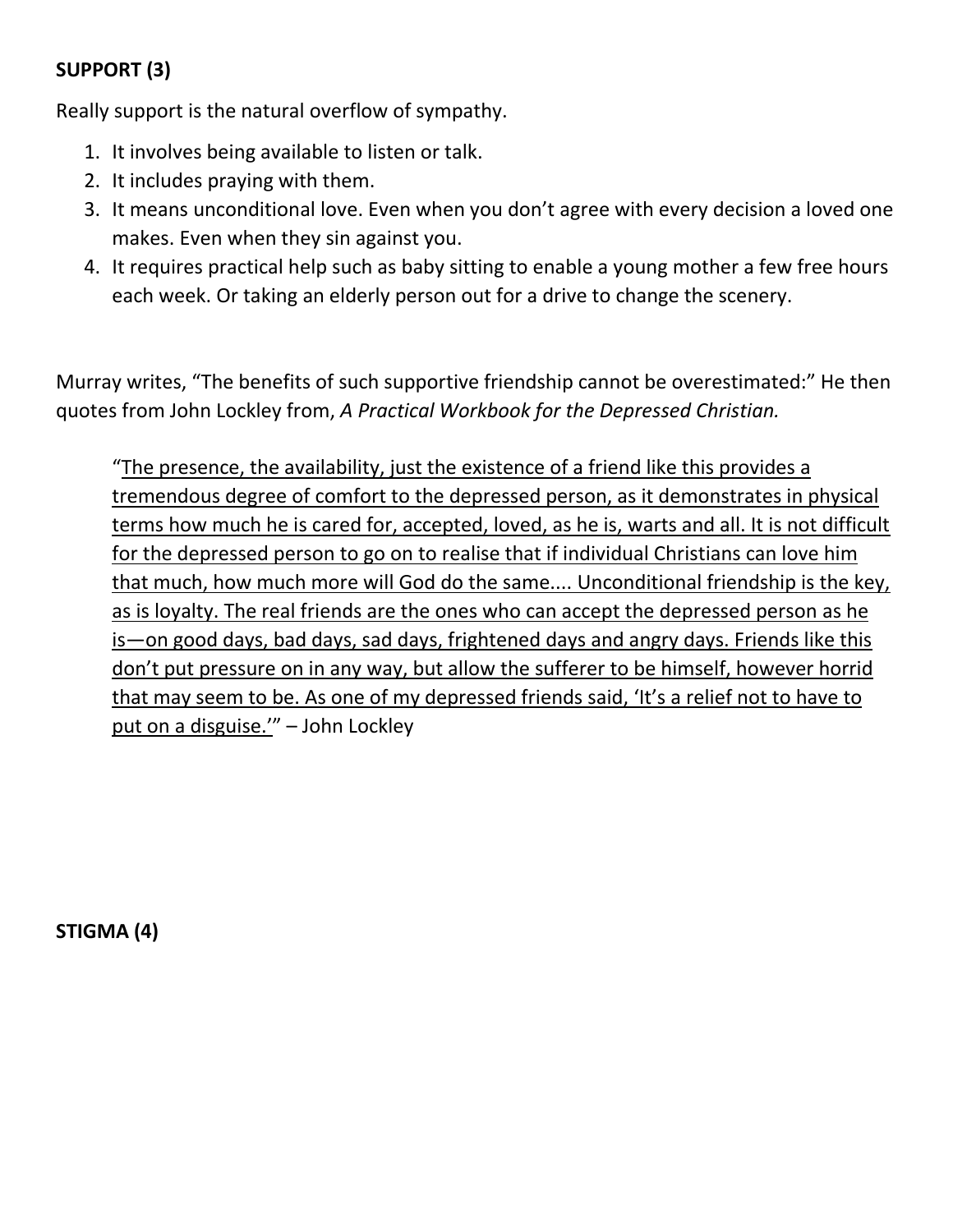Murray goes on to write,

"People who follow the first three steps in this chapter will help to reduce the stigma. But the church can also help by making clear that Christians do not have to be problem free and by demonstrating that when people do experience problems, they will nt be ignored or avoided."

**SECRECY (5)**

Murray then stresses this,

"There must be no 'sanctified' gossip: 'I'm just telling you this so that you can pray about it.' ... The church is in desperate need of Christians who are known to have this simple talent—they keep confidences."

### **SELF-ESTEEM (6)**

So how can we help as caretakers? Murray writes,

"… we should … encourage depressed people to have a more realistic view of themselves by highlighting their God-given gifts, their contributions to the lives of others, their usefulness in society, and, if they are Christians, their value to the church. For example, a depressed young mother may feel like a total failure in every area of her life because she doesn't have a perfect home or perfect children. We can help such a person see that she achieves a lot in a day, even though she might not manage to do everything she would like. We might remind her of all the meals she makes, cloths she washes and irons, and the shopping she manages, helping her see herself and her life in a more accurate and realistic light."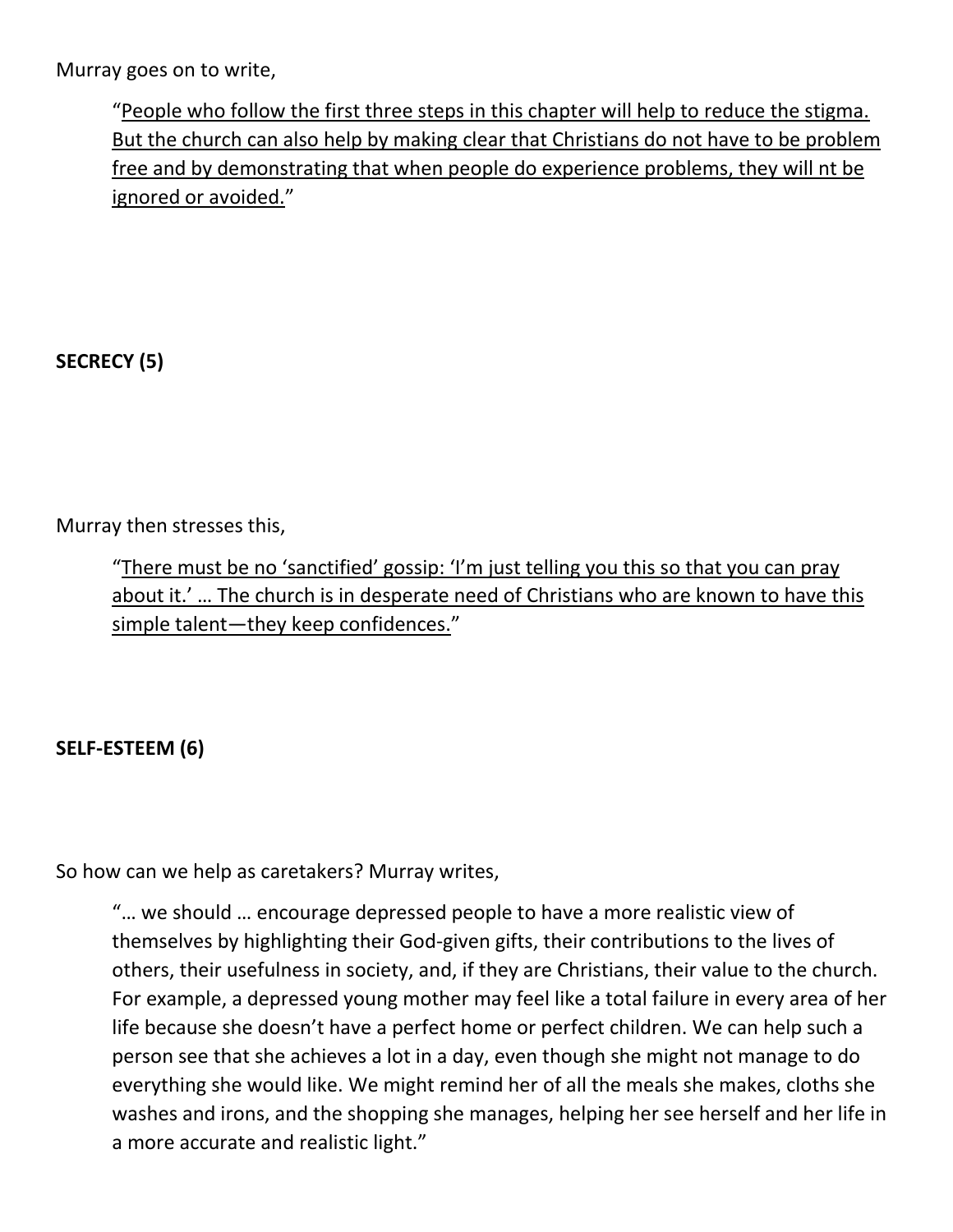### **SUBJECTIVISM (7)**

Murray writes,

"One of the most common tendencies for those with depression is to focus on feelings and to base beliefs and conclusions on these feelings. This is especially true of Christians. For example, they may feel forsaken and conclude they are forsaken. Also, in an effort to restore true feelings, there is the tendency to read Bible passages and books that address the feelings. But such a focus on the subjective tends only to make things worse." – David Murray

# **SPEAK (8)**

In general, it's best to listen more than you speak. Murray provides a list of things not to say.

- Pull yourself together.
- But you've got nothing to be sad about.
- Don't get so emotional.
- Oh, you'll soon get over it.
- $\bullet$  It's a sin to be depressed.
- Just believe the promises.
- Smile, it can't be that bad.
- Well, things could be worse.
- At least it's nothing serious.
- You should confess your sins.
- You are not still on medication, are you?

### **SUICIDE (9)**

Murray writes, "by asking, you may allow the suicidal person to admit his plans and seek professional help. This is vital and urgent if he tells you that he has gotten to the stage of making a plan."